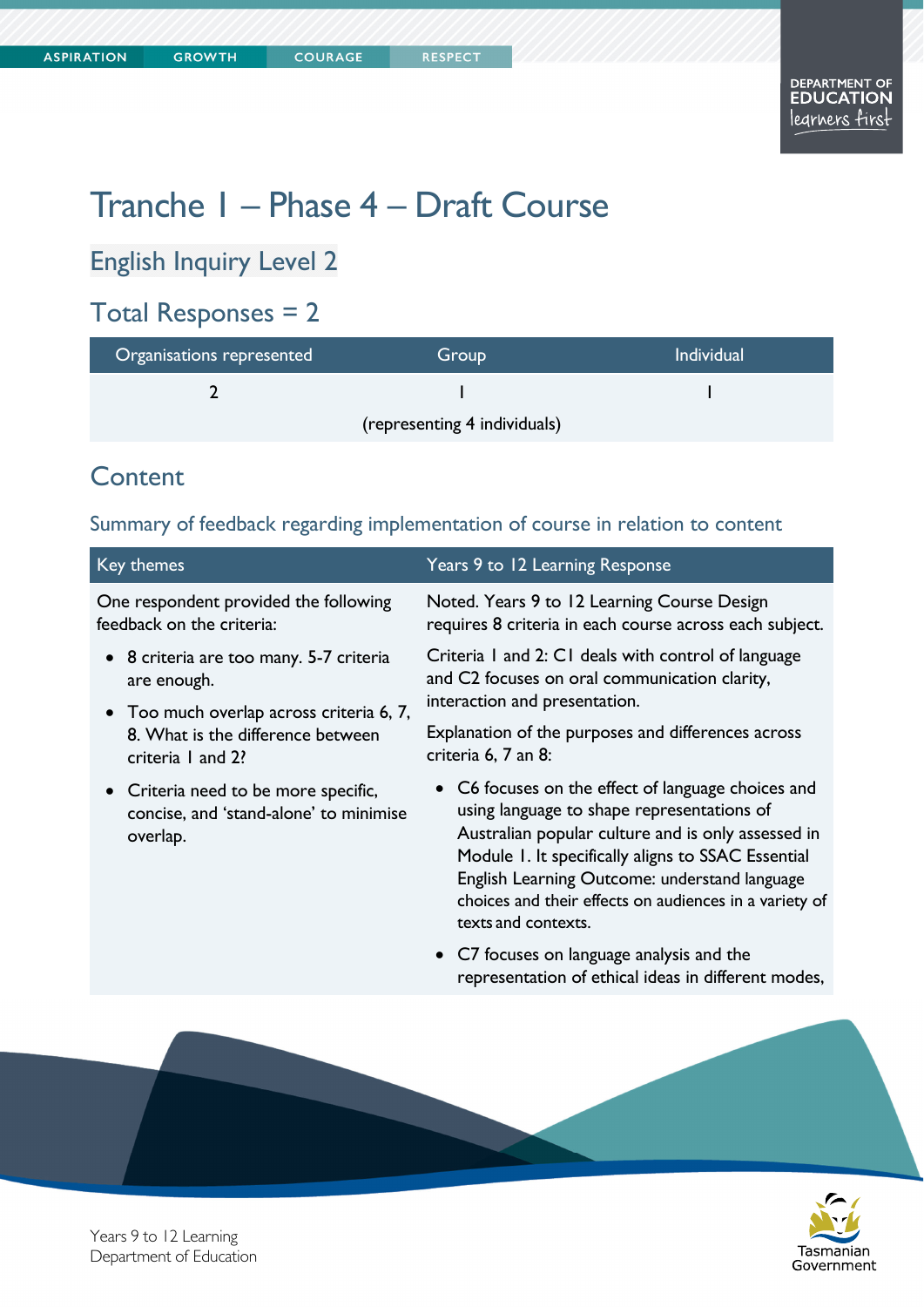#### Key themes Years 9 to 12 Learning Response

mediums and contexts and is only assessed in Module 2. It specifically aligns to SSAC Essential English Learning Outcome: Examine how the structure and language of texts varies in different modes, media and contexts.

 C8 focuses on interpretation/ comprehension of ideas and issues, comparison and using persuasive language to justify a personal position and is only assessed in Module 3. It specifically aligns to SSAC Essential English Learning Outcome: (comprehend) represent and interpret information, ideas issues, and language in texts.

#### Noted.

- There are no externally assessed criteria in English Inquiry Level 2.
- The generic reference to externally assessed criteria will be removed from page 11 of the course document.
- The Office of TASC determine the quality Assurance model for the course.

Feedback/questions regarding External Assessment of Criteria:

- Which criteria will be externally assessed? No criteria are asterisked.
- Will the external assessment process continue (a) like the current QA meetings? Or (b) follow along the lines of the current Level 3 external assessment model?
- Option (b) would extend the time frame necessary to determine final awards – especially given the school timetable and the duration of the school year, cut into allocated module duration (Term 3 / 4), create administrative issues and increase teacher and provider workload.
- Will student adjustments and individual learning plans be considered in allocating external ratings?
- Who will perform the external assessment?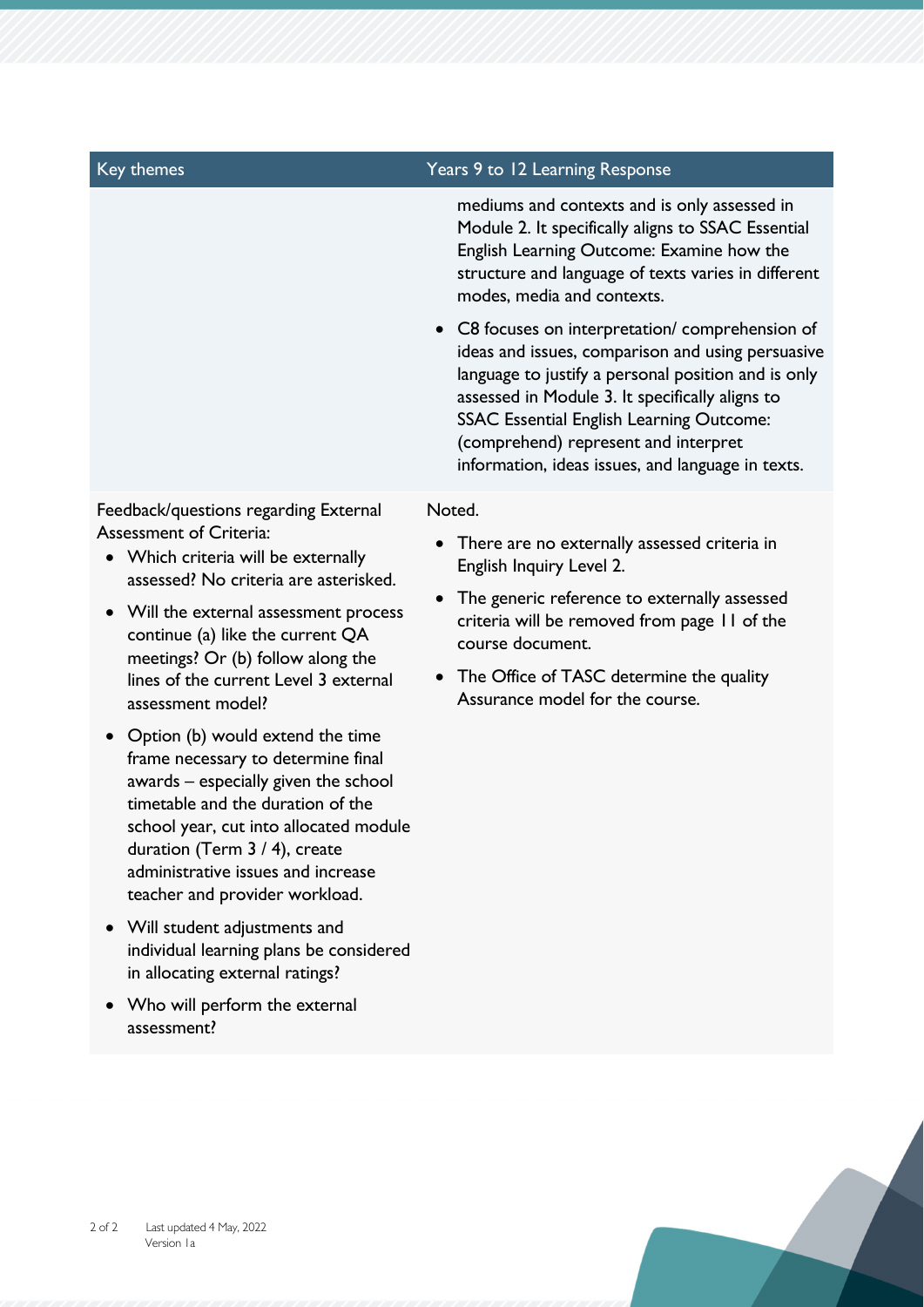# Work Requirements

## Summary of feedback regarding implementation of course in relation to Work Requirements

| <b>Key themes</b>                                                                                                                                                                                   | Years 9 to 12 Learning Response                                                                                                                                                                                                                                                     |  |
|-----------------------------------------------------------------------------------------------------------------------------------------------------------------------------------------------------|-------------------------------------------------------------------------------------------------------------------------------------------------------------------------------------------------------------------------------------------------------------------------------------|--|
| A respondent noted the following regarding the<br>Work Requirement 3: Module I Maximum of<br>800 words is too long.400-500 words is<br>sufficient.                                                  | Noted. The size of the work requirements are<br>maximums. Curriculum Leader has revised<br>advice in the course document so that<br>providers can determine the size and range<br>(minimum and maximum) for an assessment<br>task, but it must not exceed the specified<br>maximum. |  |
| Feedback was also provided on Work<br>Requirement 3: Module 2                                                                                                                                       | Noted. Curriculum Leader will revise advice in<br>Module 3 regarding the Work requirements<br>summary to ensure this is clear and achievable                                                                                                                                        |  |
| Focus area: transdisciplinary projects. Size<br>$\bullet$<br>suggested is a word limit of 1800 words and                                                                                            | for the target audience.                                                                                                                                                                                                                                                            |  |
| a time limit of two minutes for multimodal.<br>There is a doubling up of text types for the<br>Negotiated Inquiry and folio.                                                                        | • Work Requirement 1: Module 3; There is<br>only one work requirement for Module 3, a<br>Folio which contains three pieces.                                                                                                                                                         |  |
| It is unclear as to whether the Negotiated<br>$\bullet$<br>Inquiry and folio are separate work<br>requirements. The maximum words are not<br>as valuable as the minimum to maximum<br>words option. | • Work Requirement I: Module 3 pertains to<br>the creation of a Folio which must contain<br>three different responses developed and<br>created throughout the Module (class<br>work) and the negotiated inquiry.                                                                    |  |
| • Who is the target audience? We believe the<br>course is for high achieving English                                                                                                                | The size of the work requirements are<br>maximums.                                                                                                                                                                                                                                  |  |
| Foundation students who want a course<br>that prepares them for pre-Tertiary English<br>subjects.                                                                                                   | In consideration of the maximum range,<br>teachers can design their assessment tasks<br>specifying their own range.                                                                                                                                                                 |  |
| There is a mismatch between the current<br>work requirements and the proposed<br>course.                                                                                                            |                                                                                                                                                                                                                                                                                     |  |
|                                                                                                                                                                                                     |                                                                                                                                                                                                                                                                                     |  |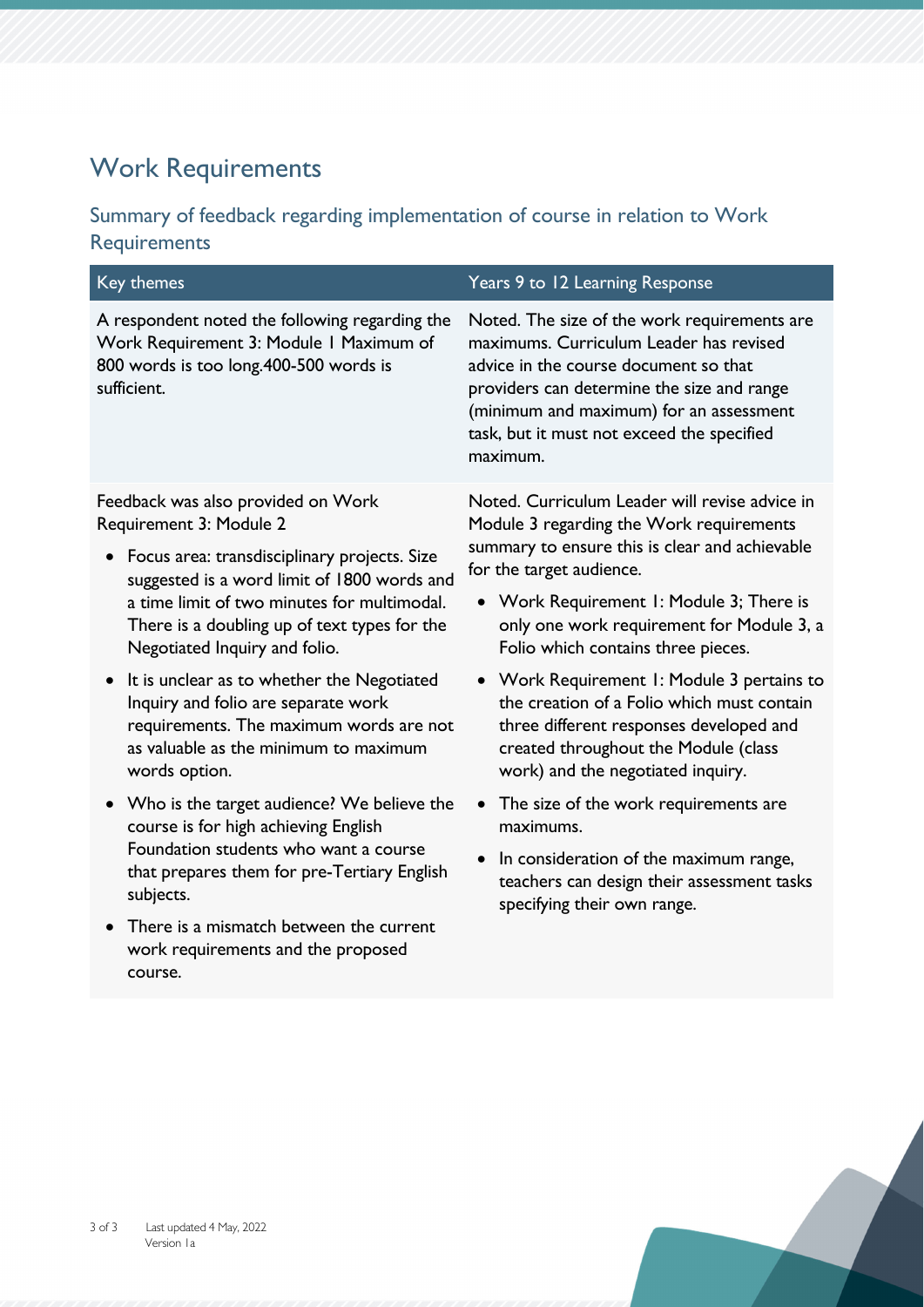# Support for Implementation

Summary of feedback regarding support desired for implementation and delivery

| Key themes            | Years 9 to 12 Learning Response |
|-----------------------|---------------------------------|
| No feedback received. | No action required.             |

# Further Feedback and General Comments

## Summary of other feedback

| Key themes                                                                                                                                                                                                                                                                                                                                                                                                     | Years 9 to 12 Learning Response                                                                                                               |
|----------------------------------------------------------------------------------------------------------------------------------------------------------------------------------------------------------------------------------------------------------------------------------------------------------------------------------------------------------------------------------------------------------------|-----------------------------------------------------------------------------------------------------------------------------------------------|
| Both respondents commented on the text<br>requirements:<br>Three texts per module is demanding -<br>especially the work requirements outlined in<br>Module 3, P11 & Appendix 3, P26. Text<br>Requirements (Appendix 6, P48). The text<br>requirements state that three texts will be<br>studied in each module and students will select<br>their own texts appropriate to the focus,<br>content and standards. | Feedback noted. Curriculum Leader has<br>revised the text requirements and<br>provided greater clarity regarding size and<br>context for use. |
| Individual student selection of texts for all<br>modules would eat into allocation of module<br>duration and create extra work for teachers in<br>supervising the appropriateness of the student-<br>selected texts to align with the focus, content,<br>criteria and standards/ elements of each module,<br>especially in large, diverse classes.                                                             |                                                                                                                                               |
| A combination of teacher/provider and student-<br>$\bullet$<br>selected texts is more appropriate, or teacher-<br>selected texts in Module 1 and 2, and student-<br>selected texts in Module 3.                                                                                                                                                                                                                |                                                                                                                                               |
| Other general feedback included:<br>I believe this course is written for higher-end<br>$\bullet$<br>للأستجاب والمستحدث ومستواريه والمتحاولة والمستحاة والمناب                                                                                                                                                                                                                                                  | The learning outcomes, course content,<br>standards, and level of complexity align<br>with National Standards and articulate                  |

SSAC Essential English. Further clarity and

English Foundations students and doesn't provide achievement opportunities for a